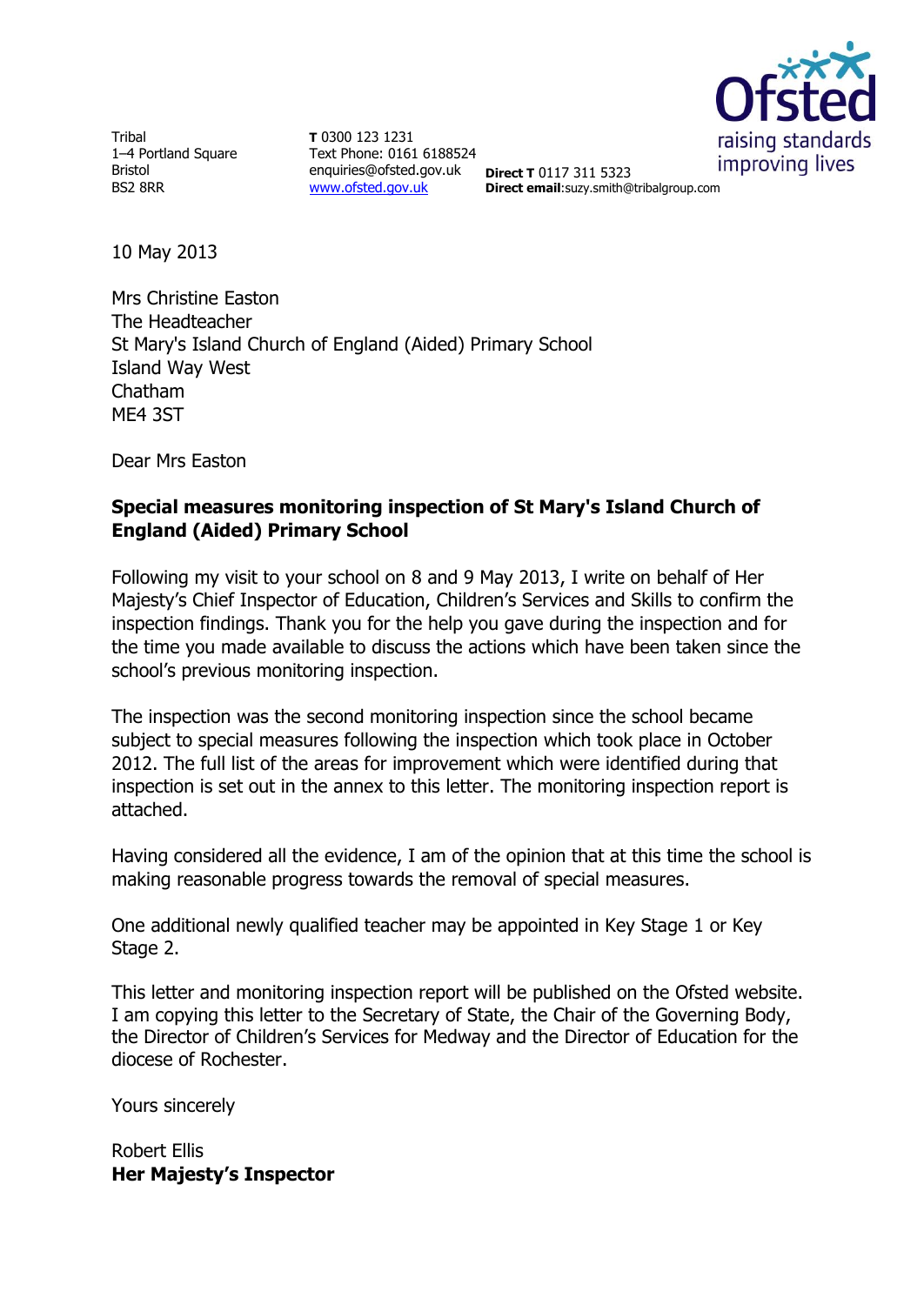

# **Annex**

# **The areas for improvement identified during the inspection which took place in October 2012**

- Eradicate inadequate teaching and significantly increase the proportion of good or better teaching by ensuring that:
	- teachers' subject knowledge is good and that training is provided for  $\equiv$ teachers and teaching assistants to keep them up-to-date, particularly in the teaching of reading, writing and mathematics
	- teachers plan lessons that are tailored to meet the different needs and abilities of all pupils
	- teachers keep a close check on the progress of all pupils in lessons, ensuring that they deal with any misunderstanding quickly
	- marking and feedback to pupils are accurate, provide clear guidance about how to improve and identify the next steps in pupils' learning
	- time is provided for pupils to correct their work
	- lessons actively engage and interest all pupils  $\equiv$
	- teaching assistants are deployed so that they support the learning of all  $\overline{a}$ pupils.
- $\blacksquare$  Improve the achievement of all pupils, ensuring that more pupils reach the higher levels in writing and mathematics at the end of Key Stage 1, and that pupils make at least expected progress in English and mathematics by the end of Key Stage 2, by:
	- agreeing a systematic approach to the teaching of reading and writing, including the use of synthetic phonics (letters and sounds) and monitoring its impact on pupils' spelling
	- making sure teachers use the outcomes of assessments to set challenging and achievable targets for all pupils
	- providing more opportunities for pupils to use and apply their mathematical skills and knowledge.
- Improve the ability of leaders and the governing body to sustain improvement by ensuring that:
	- provision for pupils, and particularly the quality of teaching, is rigorously monitored and robustly evaluated against the Teachers' Standards and through appraisal and performance management, so that teachers are held to account for pupils' achievement
	- regular and robust analysis of information about pupils' achievement is  $\overline{\phantom{0}}$ undertaken to find out how well all groups are making progress, and that plans for improvement are adapted accordingly
	- there is a sharply focused approach to improving teaching and learning through a programme of effective training and the sharing of good practice
	- the newly appointed middle leaders have the knowledge and skills to lead and manage their areas effectively, and are given the responsibility and time to do so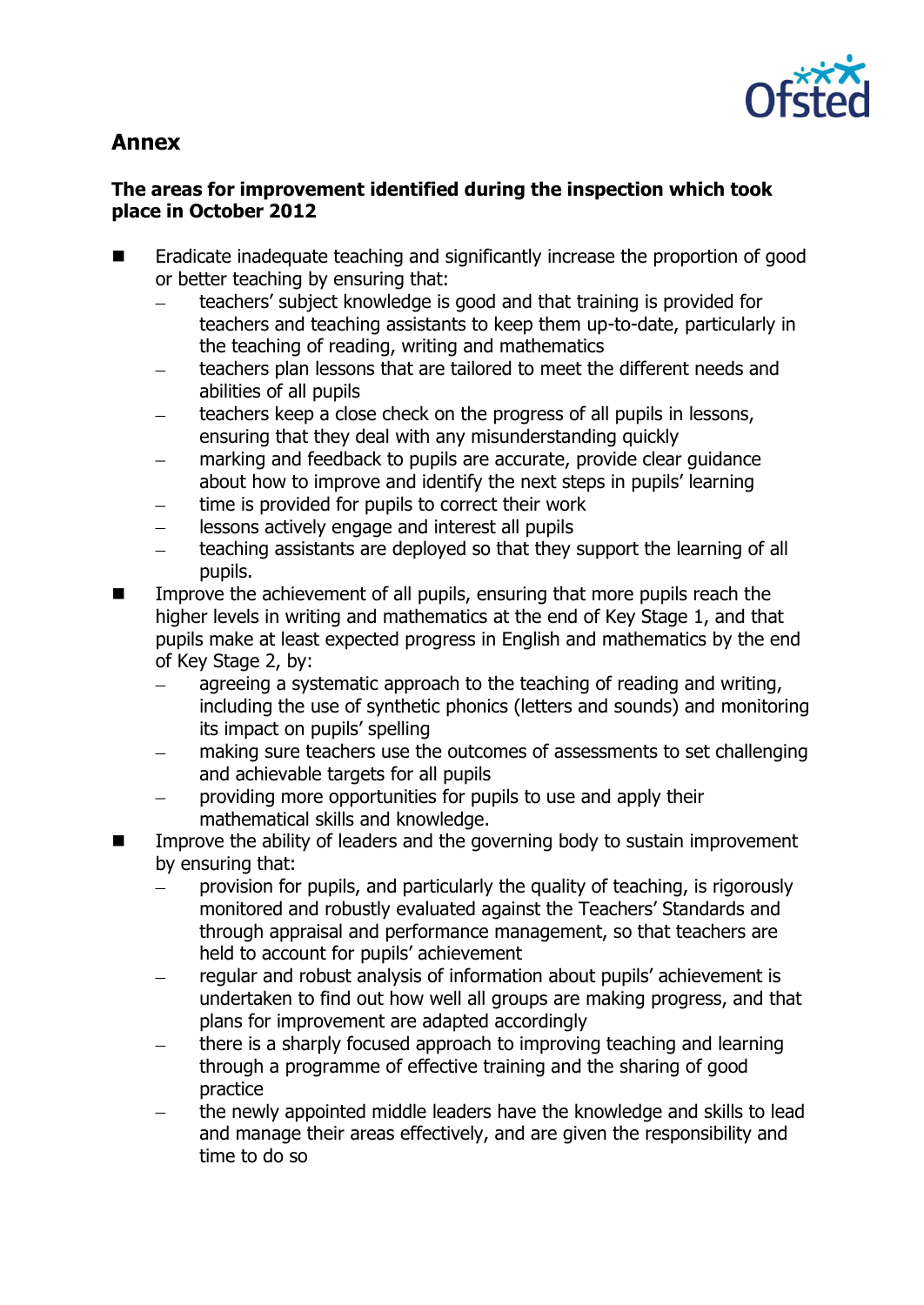

 $\overline{\phantom{0}}$ improvement plans include clear and specific indicators so that success can be easily measured.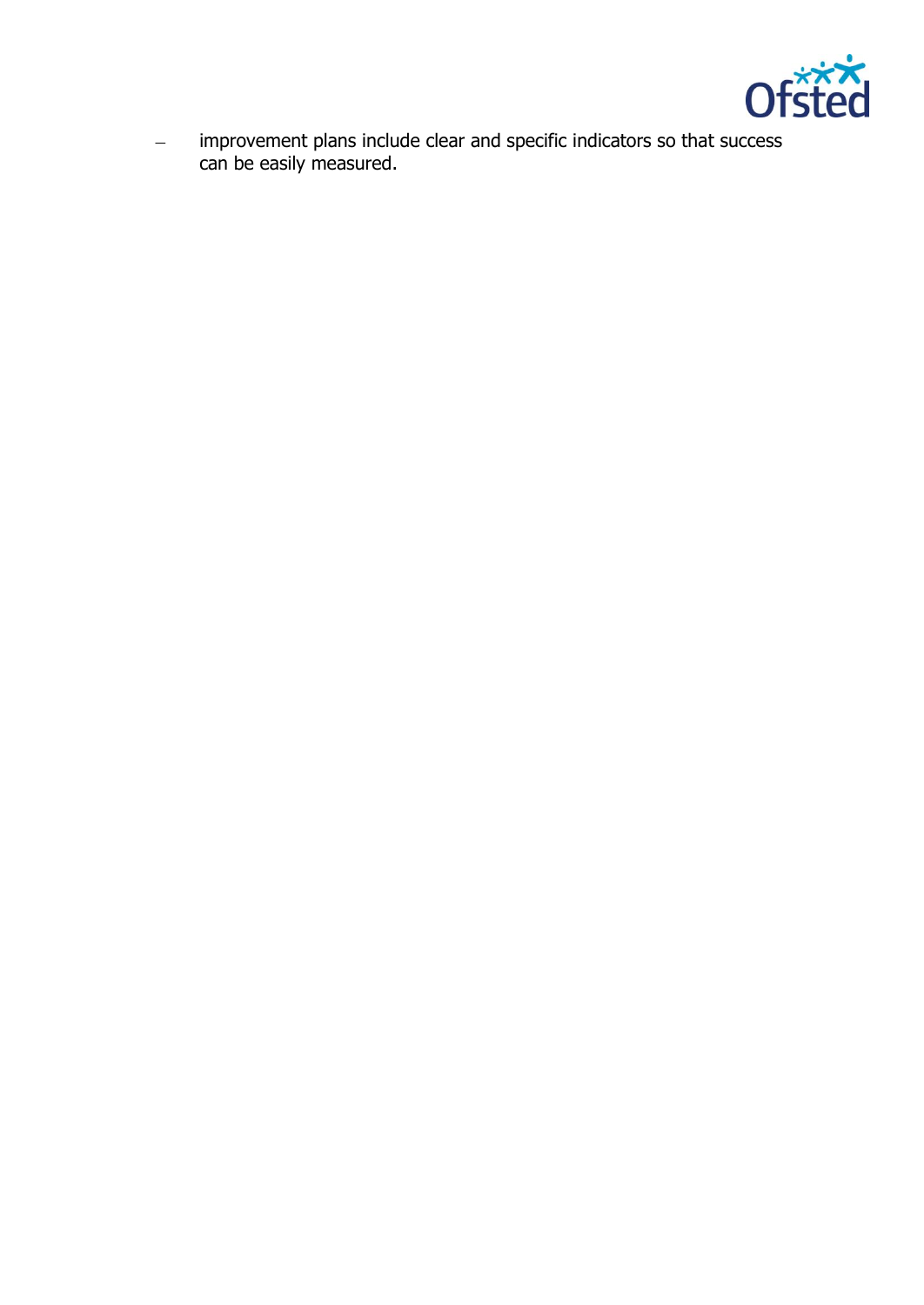

# **Report on the second monitoring inspection on 8 May and 9 May 2013**

# **Evidence**

The inspector observed the school's work, scrutinised documents and examples of pupils' work and observed 15 lessons, including two joint observations conducted with the headteacher. Discussions were held with the headteacher, subject leaders, staff, a representative from the local authority and four members of the governing body. Conversations were held with pupils. Results of the Ofsted online survey, Parent View, were also taken in to account.

# **Context**

Since the previous visit, in January 2013, one new teacher has been appointed and one teacher has left the school. The previous seconded deputy headteacher has also left the school and a different seconded deputy headteacher is now supporting the school three days per week. One teacher has gone on maternity leave and one post is filled by a long-term supply teacher. A new subject leader for English has been appointed and leadership roles and responsibilities have been revised.

#### **Achievement of pupils at the school**

Scrutiny of their work and discussions with pupils confirm that their progress has been accelerating, particularly in reading and mathematics, and an increasing proportion is on track to achieve their challenging targets before the end of the school year. Pupils' progress was good or better in around half of the lessons seen. A systematic approach to teaching the sounds that letters make (often known as phonics) is helping pupils with their reading. Pupils were observed applying their phonic skills and knowledge to read unfamiliar words. Where pupils are at risk of falling behind, the school is taking effective steps to provide additional intensive support to help them catch up or overcome difficulties. There is an increasingly strong focus on developing pupils' skills in reading, writing and solving mathematical problems. Achievement gaps between different groups of pupils are closing and those pupils who are having additional help make particularly strong progress. Pupils in Year 5 felt that the mathematics project, which has pupils from Year 5 and Year 3 working together, was helping them to clarify their mathematical thinking.

# **The quality of teaching**

Teaching has improved since the last inspection. The school's own information shows a significant improvement in the quality of teaching over time and inspection evidence confirms improvements to the school's previous profile of teaching. The majority of the teaching seen during the inspection was increasingly effective, some teaching requires further improvement in order to be judged good. A few of the well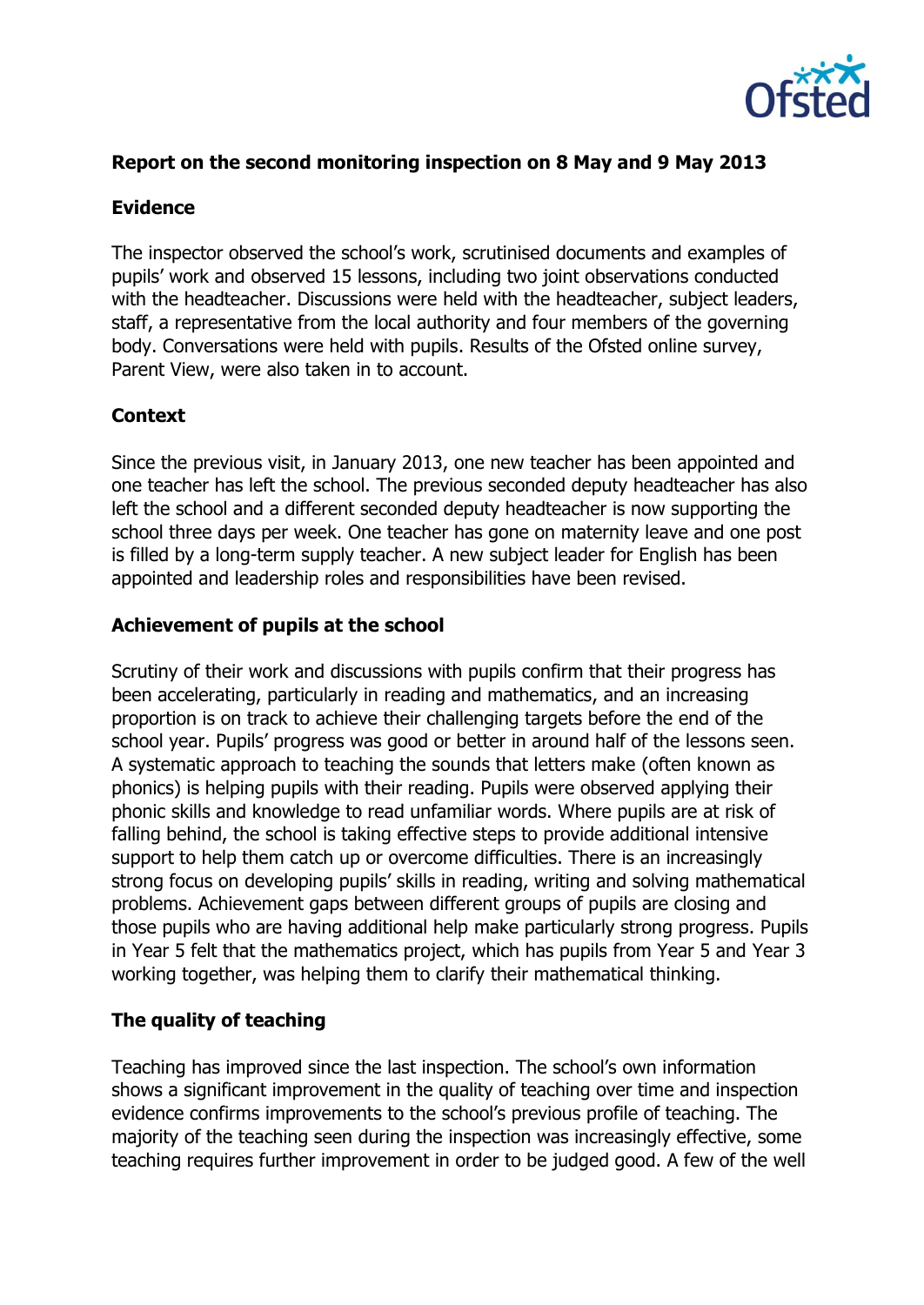

taught lessons included elements of highly effective practice. Teachers now make better use of what they know about their pupils to plan tasks and activities that meet the needs and abilities of the different groups within each class. However, in some classes this needs to be developed further so that there is a more precise match of tasks to pupils' needs and abilities. Teachers' marking of pupils' work is thorough and provides helpful guidance to show pupils how to improve their work. At the start of each day pupils are given opportunities to look at the marking in their books and make corrections and this is helping them be more aware of exactly what needs to be done to help them reach the next level in their work. In well taught lessons, teachers keep a close eye on pupil progress and modify their plans if pupils are ready to move on or have not understood the task. In a few lessons, lesson introductions are too long, reducing the time pupils have to collaborate in groups or work on individual tasks. In addition, teachers do not check what pupils are doing often enough, particularly when they are engaged in independent work, so time is wasted when pupils get stuck or have misunderstood what they are expected to do.

Classrooms and outside areas provide attractive environments for learning and celebrate pupils' achievements. Teachers do not routinely take advantage of the rich resources displayed on the classroom walls and opportunities are missed to get pupils to use these resources to support their learning. Training provided for teachers in problem solving in mathematics, using letters and sounds, guided reading and supporting improvements to spelling are having a positive impact on teachers' practice and this has enabled pupils to make faster progress in these particular areas of their learning. Teaching assistants are used well to support and challenge pupils in group work, but they are sometimes underused in whole-class activities that are led by the teacher.

# **Behaviour and safety of pupils**

Pupils and parents say that the good behaviour and positive attitudes observed at the time of the last visit and again on this visit are typical. Pupils generally behave well and are polite. They mostly require little more than gentle prompting to adhere to the school's high expectations of how they should behave. Pupils speak confidently and positively about their school and are comfortable speaking to visitors. Most pupils attend school regularly and current attendance is high. Pupils say that they enjoy school and this is evident in their engagement in lessons and the good relationships between pupils and between pupils and staff.

# **The quality of leadership in and management of the school**

The quality of teaching and learning is checked robustly. All teachers are being held to account for improving pupils' progress. Middle leaders are being developed so that they can play a more active role in checking improvements in their areas of responsibility. They have already been involved in scrutiny of teachers' planning and pupils' work and shortly will be trained so that they can undertake lesson